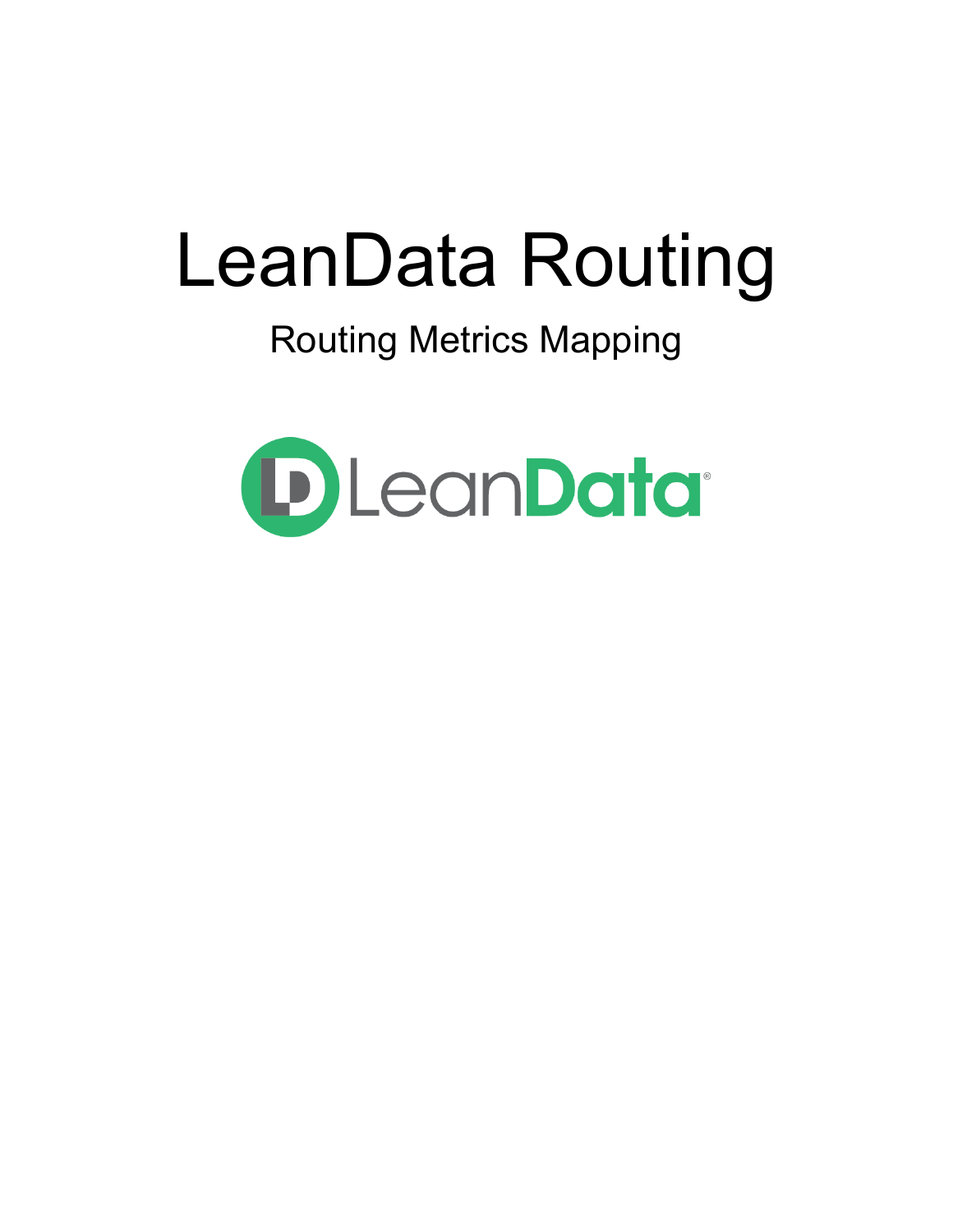

| <b>Overview</b>                              |                |
|----------------------------------------------|----------------|
| <b>Setup</b>                                 | 3              |
| Enable Reports on the Log Object             | 3              |
| Creating Fields on the Log Object            | $\overline{4}$ |
| Mapping Fields to the Log Object             | 5              |
| <b>Creating Reports Using the Log Object</b> | 6              |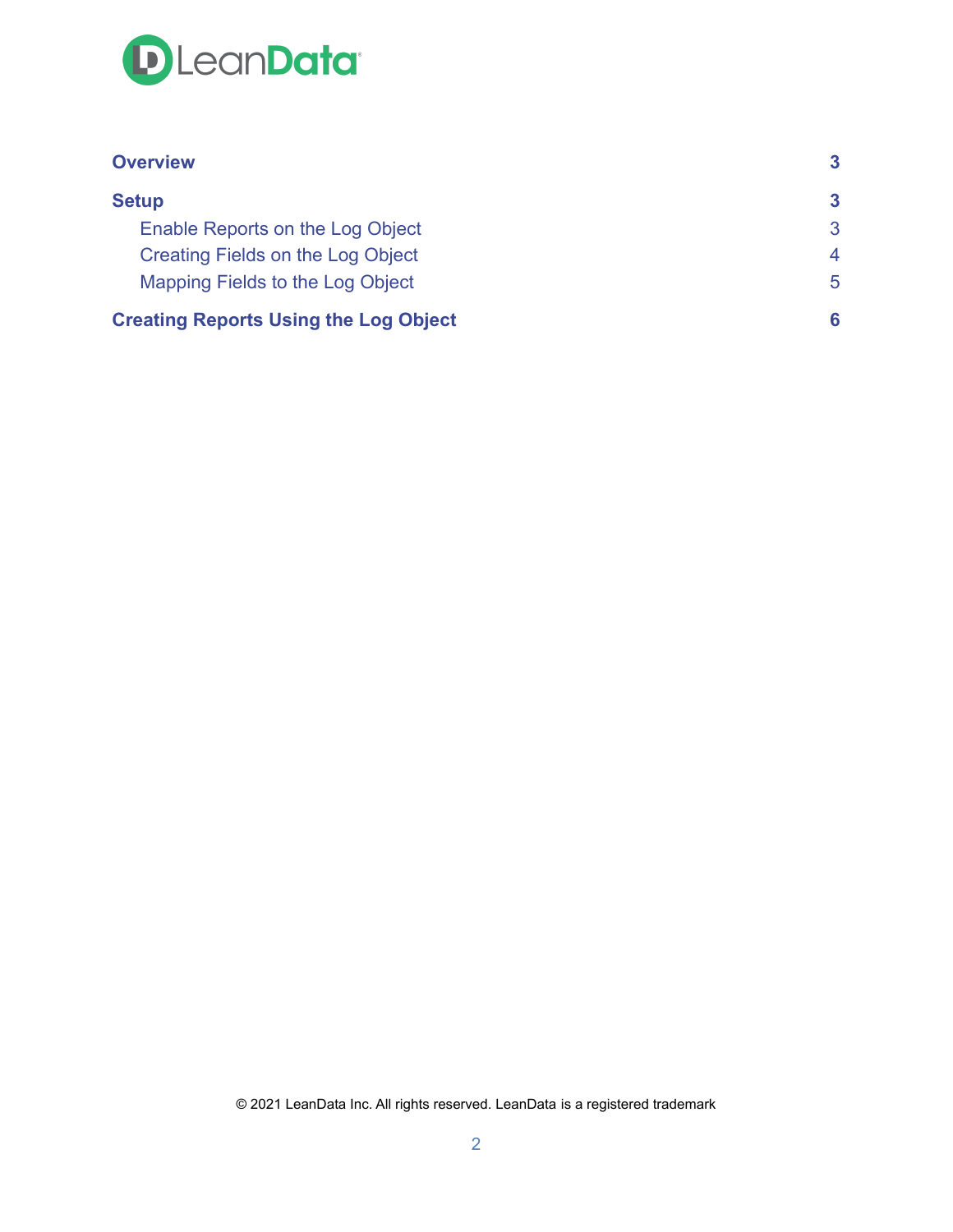

### <span id="page-2-0"></span>**Overview**

LeanData Logs are stored in a custom Salesforce object which you can use to build your own Salesforce reports. This object will capture details like the time at which a record was routed, whom the record was routed to, and the type of action that was taken. Routing Metrics Mapping allows you to populate your own fields on the Log object that will be useful in keeping track of the metrics that matter to you. This will allow you to keep track of additional relevant fields even beyond your Field History tracking limit in Salesforce.

*Example: Josh is the LeanData Admin at OpenLane Software. He would like to have a Salesforce report of how many Leads with a status of Re-Qualified LeanData has routed in the past month. He creates a field on the Log object called "Lead Status when Routed" and uses the Routing Metrics Mapping feature to ensure that Lead Statuses are stamped onto this field whenever LeanData routes a Lead. Josh will now be able to build reports and dashboards in Salesforce and access this data.*

## <span id="page-2-1"></span>**Setup**

#### <span id="page-2-2"></span>Enable Reports on the Log Object

In order to create reports with the Log Object, you will first need to ensure that you have enabled reports for this object in Salesforce.

In Salesforce Setup, navigate to Object Manager, then find the Log object (LeanData Log c).

| <b>SETUP</b><br>S<br><b>Object Manager</b><br>140 Items, Sorted by Label |                                |                        |
|--------------------------------------------------------------------------|--------------------------------|------------------------|
|                                                                          |                                |                        |
| <b>Legal Entity</b>                                                      | LegalEntity                    | <b>Standard Object</b> |
| <b>List Email</b>                                                        | ListEmail                      | <b>Standard Object</b> |
| Location                                                                 | Location                       | <b>Standard Object</b> |
| Log                                                                      | LeanData__Log__c               | <b>Custom Object</b>   |
| <b>Long Text Setting</b>                                                 | LeanData__Long_Text_Setting__c | Custom Object          |
| <b>Macro</b>                                                             | Macro                          | <b>Standard Object</b> |

Once in the Log object detail page, click the **Edit** button.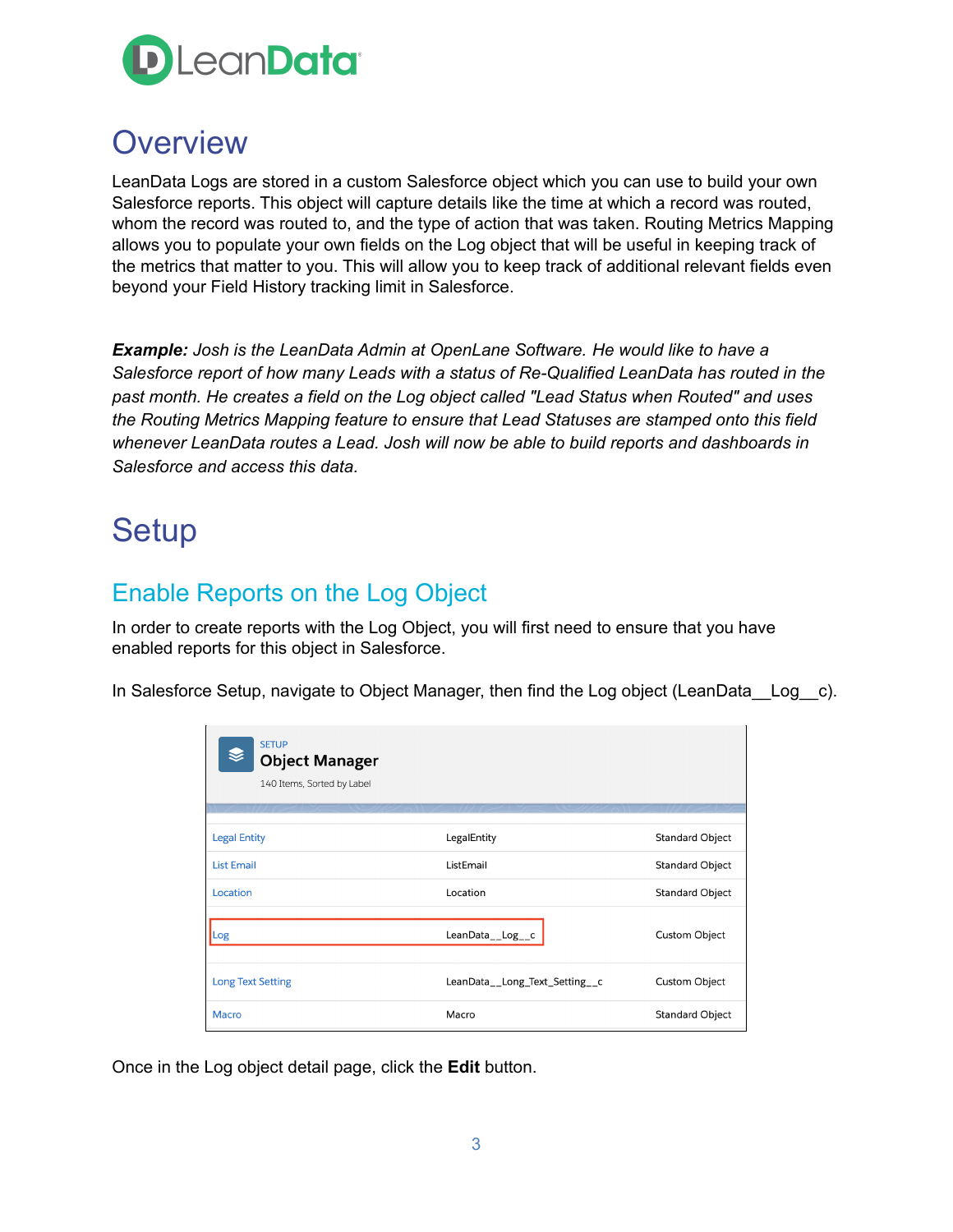

| <b>SETUP &gt; OBJECT MANAGER</b><br>€<br>Log |                                                                                                                                                                  |                       |      |               |
|----------------------------------------------|------------------------------------------------------------------------------------------------------------------------------------------------------------------|-----------------------|------|---------------|
| <b>Details</b>                               | <b>Details</b>                                                                                                                                                   |                       | Edit | <b>Delete</b> |
| Fields & Relationships                       |                                                                                                                                                                  |                       |      |               |
| Page Layouts                                 | Description<br>This is a generic template for Custom Object. With this template, you may adjust the default elements and values and add new elements and values. |                       |      |               |
| <b>Lightning Record Pages</b>                | API Name                                                                                                                                                         | <b>Enable Reports</b> |      |               |
| Buttons, Links, and Actions                  | $Log_c$                                                                                                                                                          |                       |      |               |

On the Edit page, scroll down to the **Optional Features** section and click the **Allow Reports** checkbox.

| <b>Optional Features</b> |
|--------------------------|
| Allow Reports            |
| Allow Activities         |
| Track Field History      |

Click **Save** at the bottom of the page.

#### <span id="page-3-0"></span>Creating Fields on the Log Object

You will have to create custom fields on the Log object to receive your mapped values.

Once you are back on the Log object detail page, select **Fields & Relationships** from the sidebar, then click **New** to create a new field.

| <b>SETUP &gt; OBJECT MANAGER</b><br>Log                      |                                                                       |                                      |              |                  |                              |
|--------------------------------------------------------------|-----------------------------------------------------------------------|--------------------------------------|--------------|------------------|------------------------------|
| <b>Details</b>                                               | <b>Fields &amp; Relationships</b><br>46+ Items, Sorted by Field Label |                                      | Q Ouick Find | <b>New</b>       | Fir<br><b>Deleted Fields</b> |
| <b>Fields &amp; Relationships</b>                            | <b>FIELD LABEL</b><br>$\blacktriangle$                                | <b>FIELD NAME</b>                    |              | <b>DATA TYPE</b> | <b>CONTRO</b>                |
| Page Layouts                                                 | Account                                                               | LeanData Account c                   |              | Lookup(Account)  |                              |
| <b>Lightning Record Pages</b><br>Buttons, Links, and Actions | <b>Account Id</b>                                                     | LeanData Account Id c                |              | Text(18)         |                              |
| Compact Layouts                                              | <b>Account Match Type</b>                                             | LeanData Account Match Type c        |              | Text(255)        |                              |
| <b>Field Sets</b>                                            | <b>Assignment Routing Action</b>                                      | LeanData Assignment Routing Action c |              | Text(255)        |                              |

Follow the Salesforce prompts to create a new field, ensuring that you select a field type compatible with the field you later wish to map to this created field.

Repeat this process for other fields you may wish to map onto the Log object.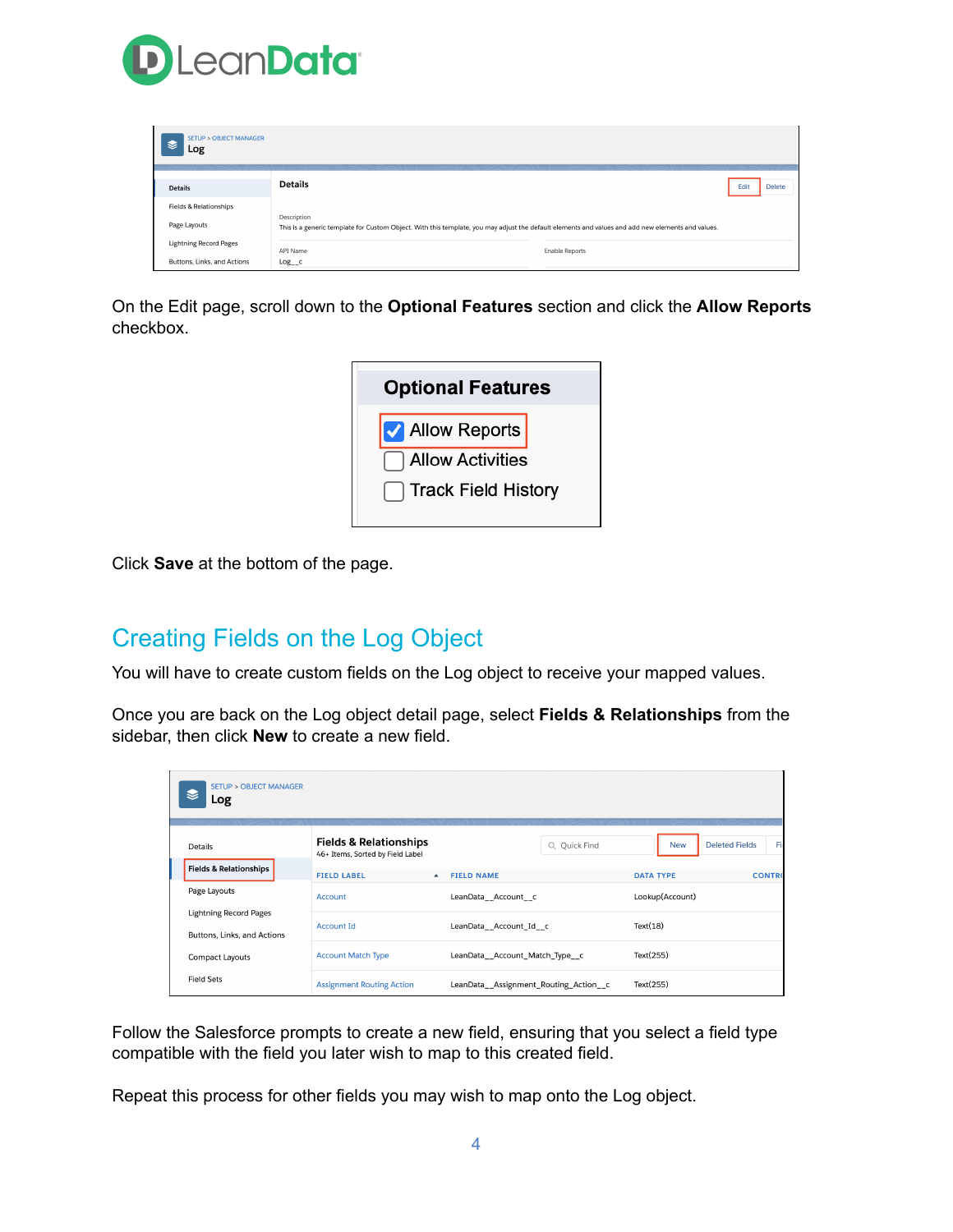

#### <span id="page-4-0"></span>Mapping Fields to the Log Object

Once your intended fields have been created on the Log object, you will have to map them to corresponding fields on the routed record.

To do so, navigate to the LeanData Dashboard, then **Routing** → **Leads** (or object you are mapping from) → **Advanced Settings** → **Routing Metrics Mapping**.



On the Routing Metrics Mapping page, from the dropdown menu under **Object Field**, select the field you would like to map.

Once your source field has been selected, go to the dropdown menu on the right under **Log\_\_c Field** and select the corresponding destination field that you created on the Log object.

Click the **Add Mapping** button.

| Select fields to map, then click 'Add Mapping'. |                    |                             |
|-------------------------------------------------|--------------------|-----------------------------|
| Object Field                                    | Log_c Field        |                             |
| Select Object Field<br>$\checkmark$             | Select Log_c Field | Add Mapping<br>$\checkmark$ |